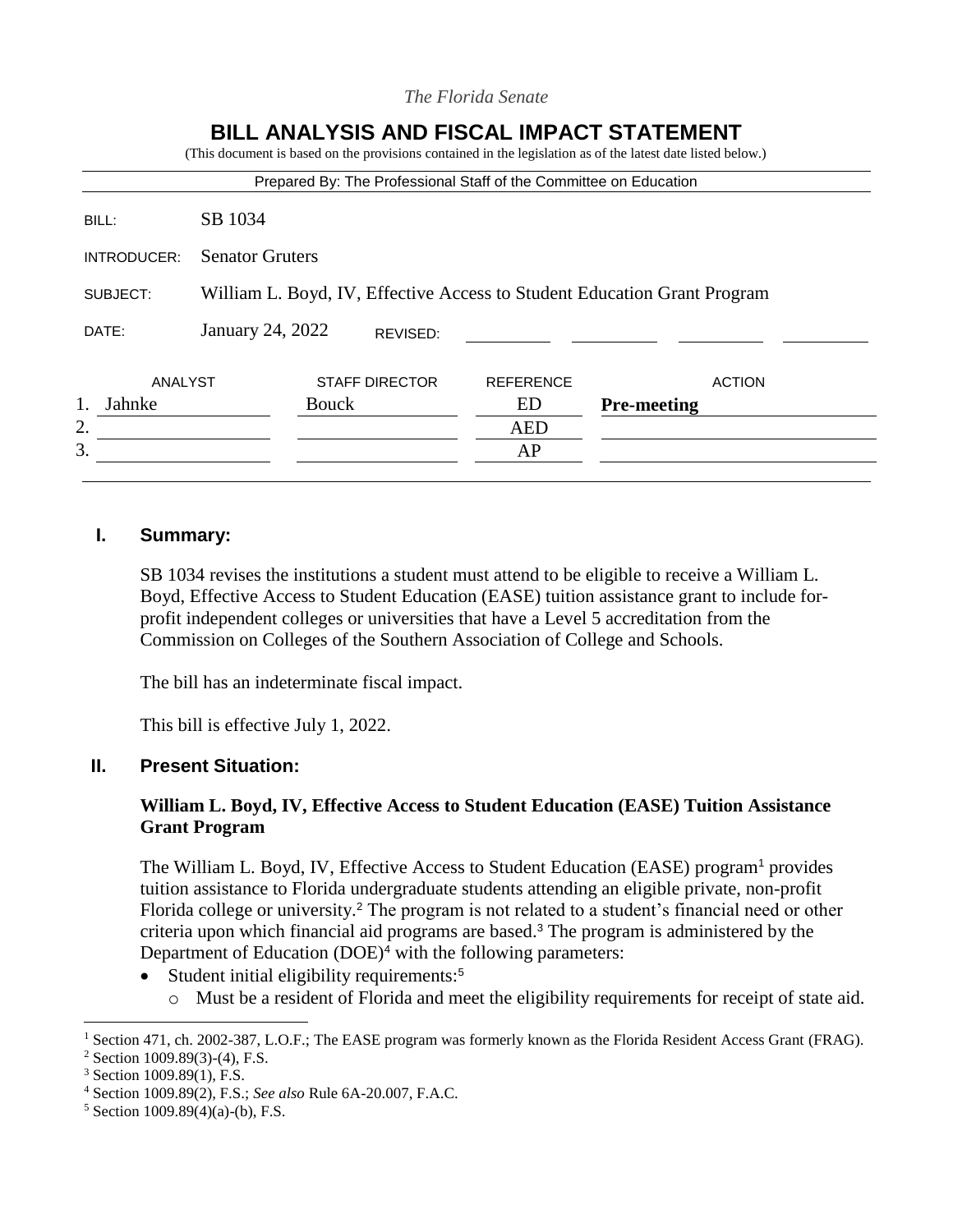- o Must be enrolled as a full-time undergraduate student at an eligible college or university in a program of study leading to a baccalaureate degree.<sup>6</sup>
- o Must not be enrolled in a program of study leading to a degree in theology or divinity.
- o Must be making satisfactory academic progress as defined by the State Board of Education.
- o Must not have completed more than 110 percent of the degree program in which the student is enrolled.
- Institutional eligibility requirements:<sup>7</sup>
	- o Must be an independent nonprofit college or university.
	- o Must be located in and chartered by the state of Florida.
	- o Must be accredited by the Southern Association of Colleges and Schools Commission on Colleges (SACSCOC).
	- o Must grant baccalaureate degrees.
	- o Must not be a state university or Florida College System (FCS) institution.
	- o Must have a secular purpose, so long as the receipt of state aid by students at the institution would not have the primary effect of advancing or impeding religion or result in an excessive entanglement between the state and any religious group.

Funding for the EASE program is provided for in the General Appropriations Act (GAA).<sup>8</sup> In fiscal year (FY) 2021-2022, the Legislature appropriated \$114,861,630 million for the EASE program to support 40,430 eligible students with an average award amount per student of \$2,841 in tuition assistance.<sup>9</sup> Currently, 34 institutions participate in the EASE program.<sup>10</sup>

During the 2021 Regular Session, the Legislature required an institution which receives EASE funding to submit an accountability report to the DOE by September 1 of each year.<sup>11</sup> The report must, at a minimum, report the following performance metrics: $12$ 

- Access rate based upon percentage of Pell-eligible students.
- Affordability rate based upon average student load debt; federal, state, and institutional financial assistance; and average tuition and fees.
- Graduation rate.
- Retention rate.
- Postgraduate employment or continuing education rate.

The DOE is required to provide recommendations regarding minimum performance standards an institution must meet to remain eligible to receive EASE funding.<sup>13</sup> By October 1 of each year,

<sup>&</sup>lt;sup>6</sup> The student may not have previously received a baccalaureate degree. Florida Department of Education, Office of Student Financial Assistance, *EASE 2021-22 End of Year Fact Sheet*, at 1, *available at* 

[https://www.floridastudentfinancialaidsg.org/PDF/factsheets/EASE.pdf.](https://www.floridastudentfinancialaidsg.org/PDF/factsheets/EASE.pdf)

Section 1009.89(3), F.S.

<sup>8</sup> Section 1009.89(5)(a), F.S.

<sup>9</sup> Specific Appropriation 64, s. 2, ch. 2021-36, L.O.F.

<sup>10</sup> Florida Department of Education, Presentation to the Higher Education Appropriations Subcommittee, *Effective Access to Student Education (EASE) Grant Accountability Reporting* (Oct. 21, 2021), at 18, *available at*

[https://www.myfloridahouse.gov/Sections/Documents/loaddoc.aspx?PublicationType=Committees&CommitteeId=3089&Se](https://www.myfloridahouse.gov/Sections/Documents/loaddoc.aspx?PublicationType=Committees&CommitteeId=3089&Session=2022&DocumentType=Meeting+Packets&FileName=hea+10-21-21.pdf) [ssion=2022&DocumentType=Meeting+Packets&FileName=hea+10-21-21.pdf.](https://www.myfloridahouse.gov/Sections/Documents/loaddoc.aspx?PublicationType=Committees&CommitteeId=3089&Session=2022&DocumentType=Meeting+Packets&FileName=hea+10-21-21.pdf)

<sup>11</sup> Section. 4, ch. 2021-46, L.O.F., *codified at* s. 1009.89(5)(c), F.S.

<sup>12</sup> *Id.*

<sup>&</sup>lt;sup>13</sup> Section 1009.89(5)(c), F.S. (flush left provision at the end of the subparagraph)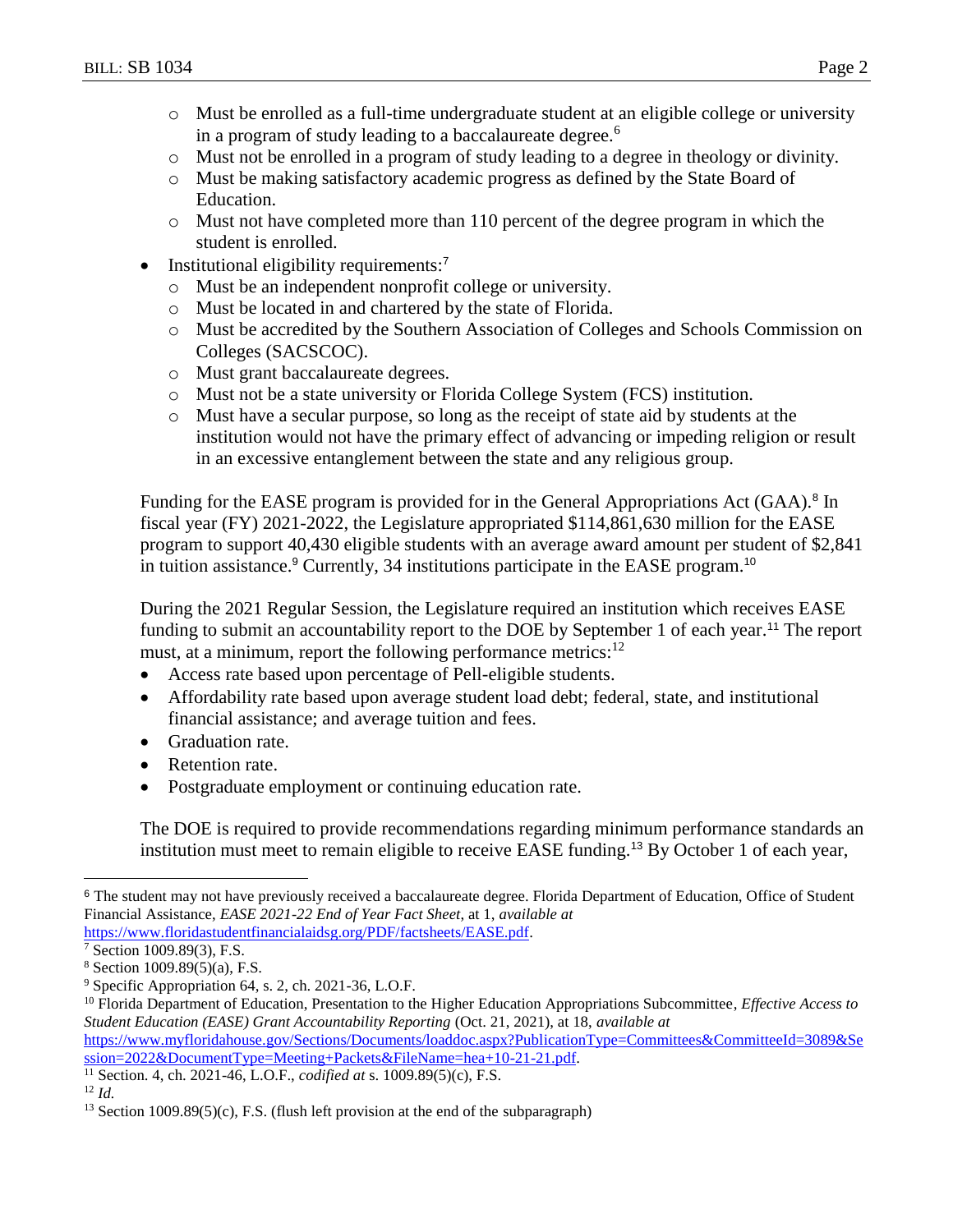the DOE must submit a report to the chair of the House Appropriations Committee, the chair of the Senate Appropriations Committee, and the Governor's Office of Policy and Budget on the performance of eligible institutions and the institutions which have not met the minimum performance standards recommended by the DOE.<sup>14</sup>

Based on the first collection of accountability data from participating EASE institutions in 2021,<sup>15</sup> the DOE recommended the following benchmarks for 2022-2023 continued eligibility in the EASE program:<sup>16</sup>

| <b>EASE Eligibility Metric</b>                    | Benchmark  |
|---------------------------------------------------|------------|
| <b>Access Rate</b>                                | 53 Percent |
| <b>Affordability Rate</b>                         | \$6,343    |
| <b>Graduation Rate</b>                            | 53 Percent |
| <b>Retention Rate</b>                             | 68 Percent |
| Postgraduate Employment/Continuing Education Rate | 49 Percent |

## **The Access to Better Learning and Education (ABLE) Tuition Assistance Grant Program**

In 2003, the Legislature established the Access to Better Learning and Education (ABLE) Tuition Assistance Grant Program within the DOE.<sup>17</sup> The grant program provided tuition assistance to Florida undergraduate students at eligible institutions until its repeal by the Legislature in 2021.<sup>18</sup> Previously under ABLE, eligible Florida undergraduate students attending an eligible private, for-profit Florida college or university or an eligible non-profit college or university were eligible for tuition assistance.<sup>19</sup> The program was not related to a student's financial need or other criteria upon which financial aid programs are based.<sup>20</sup> The grant program was administered by the DOE with the following institutional eligibility requirements:<sup>21</sup>

- For-profit college or university:
	- o Must be located in and chartered by the state of Florida.
	- o Must be accredited by the SACSCOC.
- Nonprofit college or university:
	- o Must be chartered out of the state.
	- o Must have been located in the state for 10 years or more.
	- o Must be accredited by one of the following: SACSCOC, Middle States Association of Colleges and Schools, North Central Association of Colleges and Schools, or the New England Association of Colleges and Schools.
	- o Must grant baccalaureate degrees.

 $14$  Section 1009.89(5)(d), F.S.

<sup>15</sup> Florida Department of Education, Presentation to the Higher Education Appropriations Subcommittee, *Effective Access to Student Education (EASE) Grant Accountability Reporting* (Oct. 21, 2021), at 17, 19, & 20, available at [https://www.myfloridahouse.gov/Sections/Documents/loaddoc.aspx?PublicationType=Committees&CommitteeId=3089&Se](https://www.myfloridahouse.gov/Sections/Documents/loaddoc.aspx?PublicationType=Committees&CommitteeId=3089&Session=2022&DocumentType=Meeting+Packets&FileName=hea+10-21-21.pdf) [ssion=2022&DocumentType=Meeting+Packets&FileName=hea+10-21-21.pdf.](https://www.myfloridahouse.gov/Sections/Documents/loaddoc.aspx?PublicationType=Committees&CommitteeId=3089&Session=2022&DocumentType=Meeting+Packets&FileName=hea+10-21-21.pdf)

<sup>&</sup>lt;sup>16</sup> *Id.* at 21. The DOE calculated the benchmarks by removing the three highest reported institution numbers and three lowest reported institution numbers from the calculation and averaged the remaining data to establish the metrics.

<sup>17</sup> Section 1, ch. 2003-65, L.O.F., codified at s. 1009.891, F.S.

<sup>18</sup> Section 5, ch. 2021-46, L.O.F.

<sup>19</sup> Section 1009.891(3), F.S. (2020) repealed s. 5, ch. 2021-46, L.O.F.

<sup>20</sup> *Id.* at (1).

 $21$  *Id.* at (3).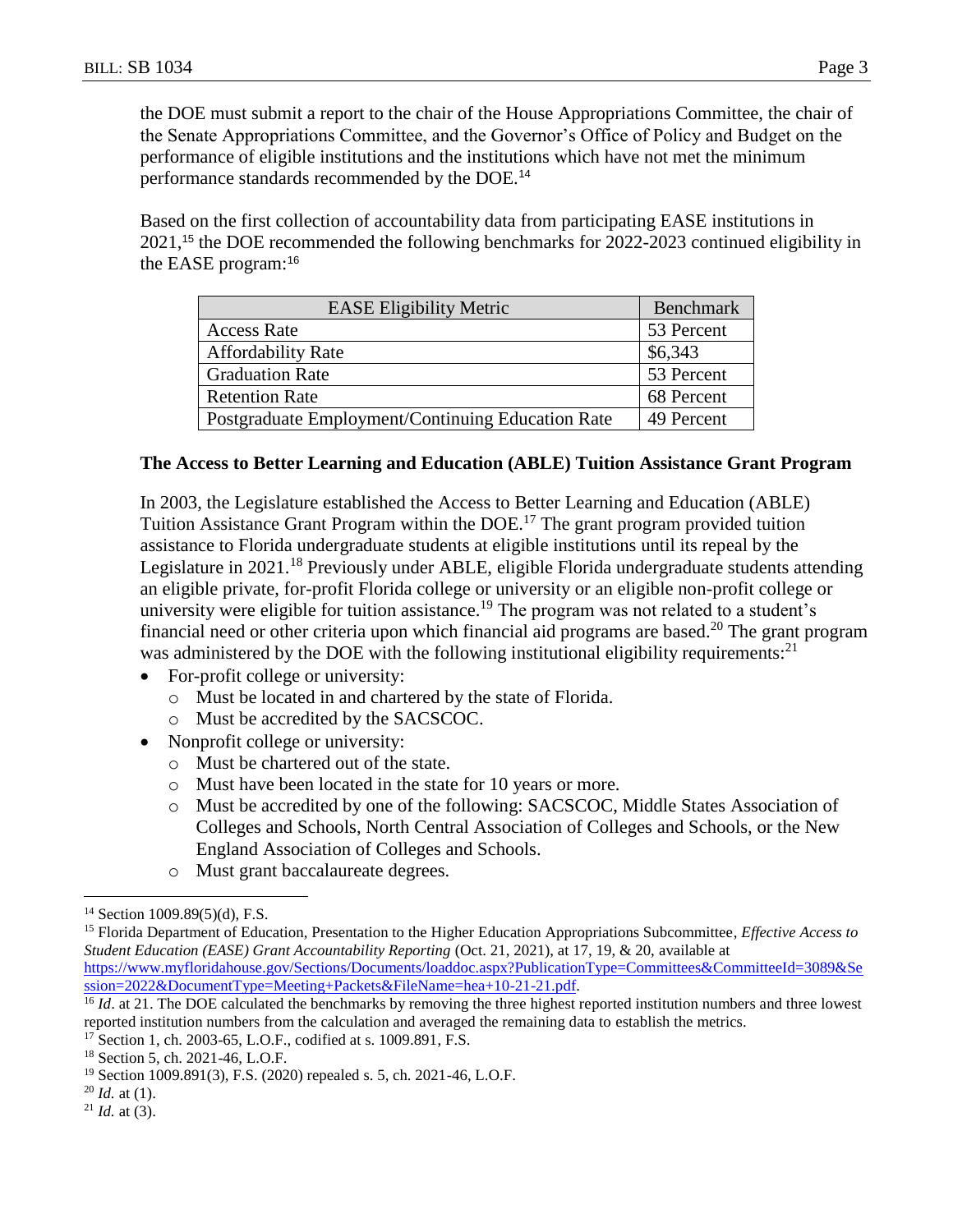- o Must not be a state university or FCS institution.
- o Must have a secular purpose, so long as the receipt of state aid by students at the institution would not have the primary effect of advancing or impeding religion or result in an excessive entanglement between the state and any religious group.

In the FY 2020-21 GAA, the Legislature appropriated \$5,025,729 for ABLE to support 1,769 eligible students with an average award amount per student of \$2,841 in tuition assistance.<sup>22</sup>

## **Southern Association of Colleges and Schools Commission on Colleges (SACSCOC)**

The Southern Association of Colleges and Schools Commission on Colleges (SACSCOC) is the regional body for the accreditation of degree-granting higher education institutions in the Southern states.<sup>23</sup> The mission of the SACSCOC is the enhancement of education quality throughout the region and the improvement of the effectiveness of institutions by ensuring that they meet standards established by the higher education community that address the needs of society and students.<sup>24</sup>

Accreditation by SACSCOC signifies that the institution has a mission appropriate to higher education, has resources, programs, and services sufficient to accomplish and sustain that mission, and maintains clearly specified educational objectives that are consistent with its mission and appropriate to the degrees its offers, and that indicate whether it is successful in achieving its stated objectives.<sup>25</sup>

Classified according to the highest degree offered, SACSCOC member institutions are placed into one of the following six categories:<sup>26</sup>

- $\bullet$  Level I Associate
- $\bullet$  Level II Baccalaureate
- Level III Master
- Level IV Educational Specialist
- Level  $V$  Doctorate (3 or fewer programs)
- Level  $VI Doctorate (4 or more programs)$

## **III. Effect of Proposed Changes:**

The bill amends s. 1009.89, F.S., revising the institutions a student must attend to be eligible to receive an Effective Access to Student Education (EASE) grant to include for-profit independent colleges or universities that have a Level 5 accreditation from the Commission on Colleges of the Southern Association of College and Schools (SACSCOC). Students at for-profit institutions

 $22$  Specific Appropriation 64, s. 2, ch. 2020-111, L.O.F.

<sup>&</sup>lt;sup>23</sup> SACSCOC, *About SACSCOC*,<https://sacscoc.org/> (last visited Jan. 13, 2022). The SACSCOC accredits institutions in the following Southern states: Alabama, Florida, Georgia, Kentucky, Louisiana, Mississippi, North Carolina, South Carolina, Tennessee, Texas, Virginia, and Latin America and certain other international sites. <sup>24</sup> *Id.*

<sup>25</sup> SACSCOC, *The Principles of Accreditation: Foundations for Quality Enhancement* (December 2017)*, available at* [https://sacscoc.org/app/uploads/2019/08/2018PrinciplesOfAcreditation.pdf.](https://sacscoc.org/app/uploads/2019/08/2018PrinciplesOfAcreditation.pdf)

<sup>26</sup> Southern Association of Colleges and Schools Commission on Colleges, *SACSCOC Accredited and Candidate List* (July 2021*), available at* [https://sacscoc.org/app/uploads/2019/11/Institutionswebmemlist.pdf.](https://sacscoc.org/app/uploads/2019/11/Institutionswebmemlist.pdf)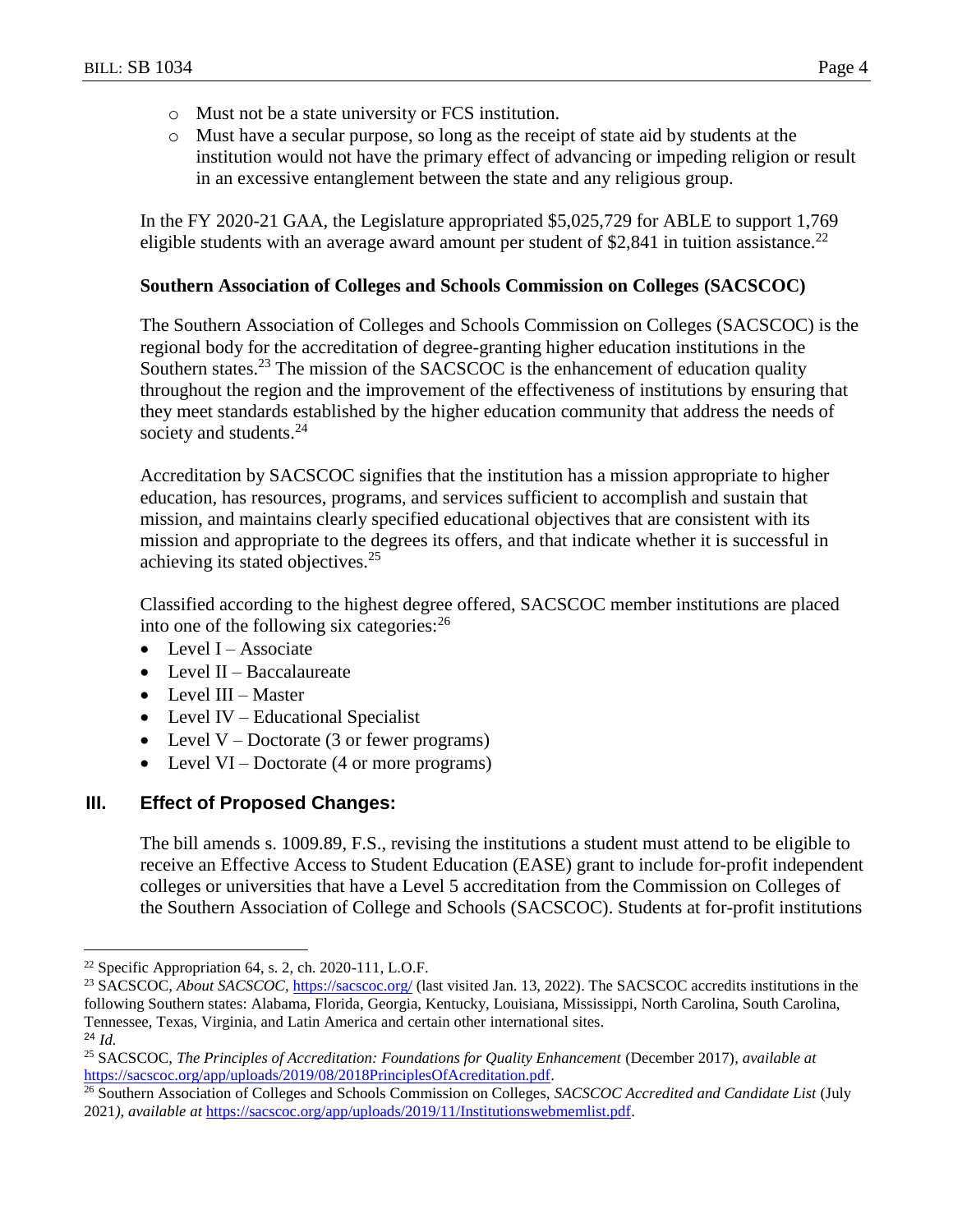Florida has five for-profit independent colleges and universities that have accreditation from

its repeal and have level 5 accreditation may now be eligible for an EASE grant.

 $SACSCOC<sup>27</sup>$  with two having a Level 5 or higher classification.<sup>28</sup>

This bill is effective July 1, 2022.

# **IV. Constitutional Issues:**

A. Municipality/County Mandates Restrictions:

None.

B. Public Records/Open Meetings Issues:

None.

C. Trust Funds Restrictions:

None.

D. State Tax or Fee Increases:

None.

E. Other Constitutional Issues:

None.

# **V. Fiscal Impact Statement:**

A. Tax/Fee Issues:

None.

<sup>&</sup>lt;sup>27</sup> Florida has five SACSCOC accredited institutions: EPCI University, Florida National University, Lincoln Memorial University, St. John Vianney College Seminary, and Troy University – Ft. Walton Beach. Staff Analysis of the Florida Senate Appropriation Subcommittee on Education, Florida Department of Education, Commission for Independent Education, *Nonpublic Postsecondary School/College Search,* <https://web02.fldoe.org/CIE/SearchSchools/SchoolSearch.aspx> (last visited Jan. 13, 2022).

<sup>28</sup> Southern Association of Colleges and Schools Commission on Colleges, *SACSCOC Accredited and Candidate List (July 2021) available at* [https://sacscoc.org/app/uploads/2019/11/Institutionswebmemlist.pdf.](https://sacscoc.org/app/uploads/2019/11/Institutionswebmemlist.pdf) SACSCOC has classified Lincoln Memorial University as a Level 6 and Troy University as a Level 5. It is unclear in the bill whether an institution must have Level 5 accreditation, or Level 5 or above.